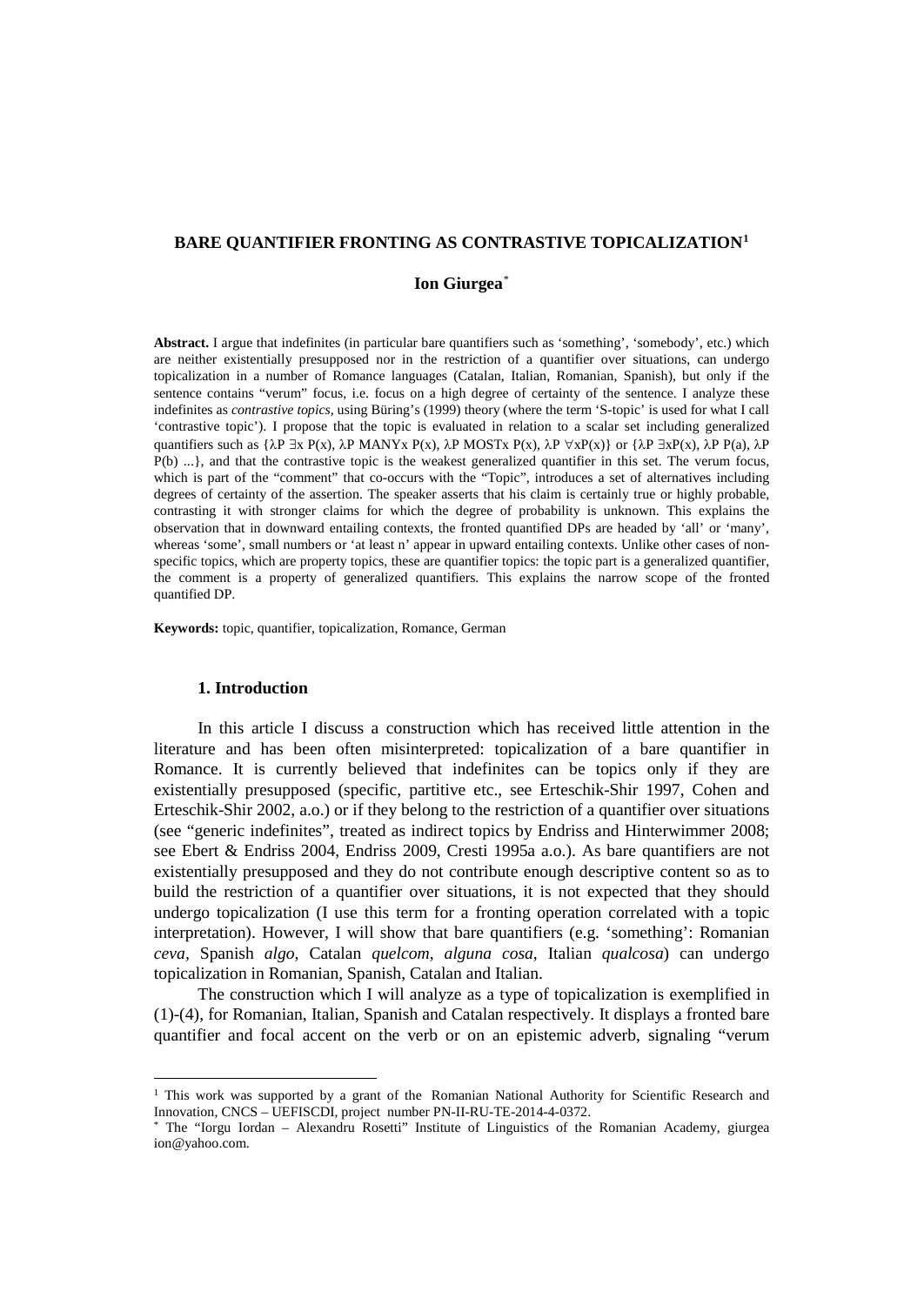focus" (see Höhle 1992, Romero and Han 2002, 2004), i.e. focus on the truth value (Höhle 199[2](#page-1-1)) or on a high degree of certainty (Romero and Han 2002, 2004)<sup>2</sup>:

<span id="page-1-2"></span><span id="page-1-0"></span>

| (1) | a.    | TREBUIE să-ți<br>Ceva<br>fi<br>spus Maria ca<br>să<br>SBJV-CL.2.G.DAT BE told Maria so that SĂ<br>something must<br>așa supărat.<br>fii<br>be.2sG so upset                |
|-----|-------|---------------------------------------------------------------------------------------------------------------------------------------------------------------------------|
|     |       | 'Maria MUST have told you something, to make you so upset.'                                                                                                               |
|     | $b$ . | (Romanian)<br>TREBUIE să fi vorbit Petre despre asta.<br>Cu cineva                                                                                                        |
|     |       | with somebody must<br>SĂ BE spoken Petre about<br>this<br>'There MUST be somebody Peter talked to about this.'                                                            |
|     |       | (Romanian)                                                                                                                                                                |
| (2) | a.    | ha certamente DETTO Maria perché tu<br>Qualcosa ti<br>something 2sG.CL.DAT has certainly<br>said<br>Maria so that 2sG<br>tanto amareggiato.<br>sia<br>upset<br>be.SBJV so |
|     |       | 'Maria MUST have told you something, to make you so upset.'                                                                                                               |
|     |       | (Italian, S. Cruschina, p.c.)                                                                                                                                             |
|     | $b$ . | Con ualcuno deve aver PARLATO Piero, di questo.<br>with somebody must have spoken<br>Piero of this<br>'There MUST be somebody Peter talked to about this.'                |
|     |       | (Italian, S. Cruschina, p.c.)                                                                                                                                             |
|     | c.    | che ti<br>Qualche amico avrai,<br>aiutare<br>possa                                                                                                                        |
|     |       | friend will have-2sG that 2sG.CL.DAT can.SBJV.3sG help<br>some<br>'You WILL have some friend to help you.'                                                                |
|     |       | (Italian, Benincà et al. 1988, ex. (105))                                                                                                                                 |
|     | d.    | farò<br>(non preoccuparti)<br>Qualcosa, (la)                                                                                                                              |
|     |       | something CL.F.SG.ACC will-do.1SG not worry                                                                                                                               |
|     |       | 'Something (or other) I will do (don't worry).'                                                                                                                           |
|     |       | (Italian, Cinque 1990: 74)                                                                                                                                                |
|     | e.    | di sicuro, per questo compito.<br>Qualcuno, (lo)<br>troverò                                                                                                               |
|     |       | CL.M.SG.ACC will-find.1SG of sure for this<br>task<br>someone                                                                                                             |
|     |       | 'Someone (or other) I will surely find for this task.'<br>(Italian, Cinque 1990: 74)                                                                                      |
| (3) | a.    | debe haberte<br>dicho María para que te<br>Algo                                                                                                                           |
|     |       | something must have-2sG.DAT told Maria so that 2SG.REFL                                                                                                                   |
|     |       | enojado tanto.<br>hayas                                                                                                                                                   |
|     |       | have.SBJV.2SG got upset so much                                                                                                                                           |
|     |       | 'Maria MUST have told you something, to make you so upset.'                                                                                                               |
|     |       | (Spanish)                                                                                                                                                                 |

<span id="page-1-3"></span><span id="page-1-1"></span><sup>&</sup>lt;sup>2</sup> Since narrow focus is on the item indicating the degree of certainty, what follows the verb is destressed, which is manifested, in Catalan, by the obligatory use of commas (see Quer 2002 on examples [\(4\):](#page-2-0) without the comma, they are unacceptable).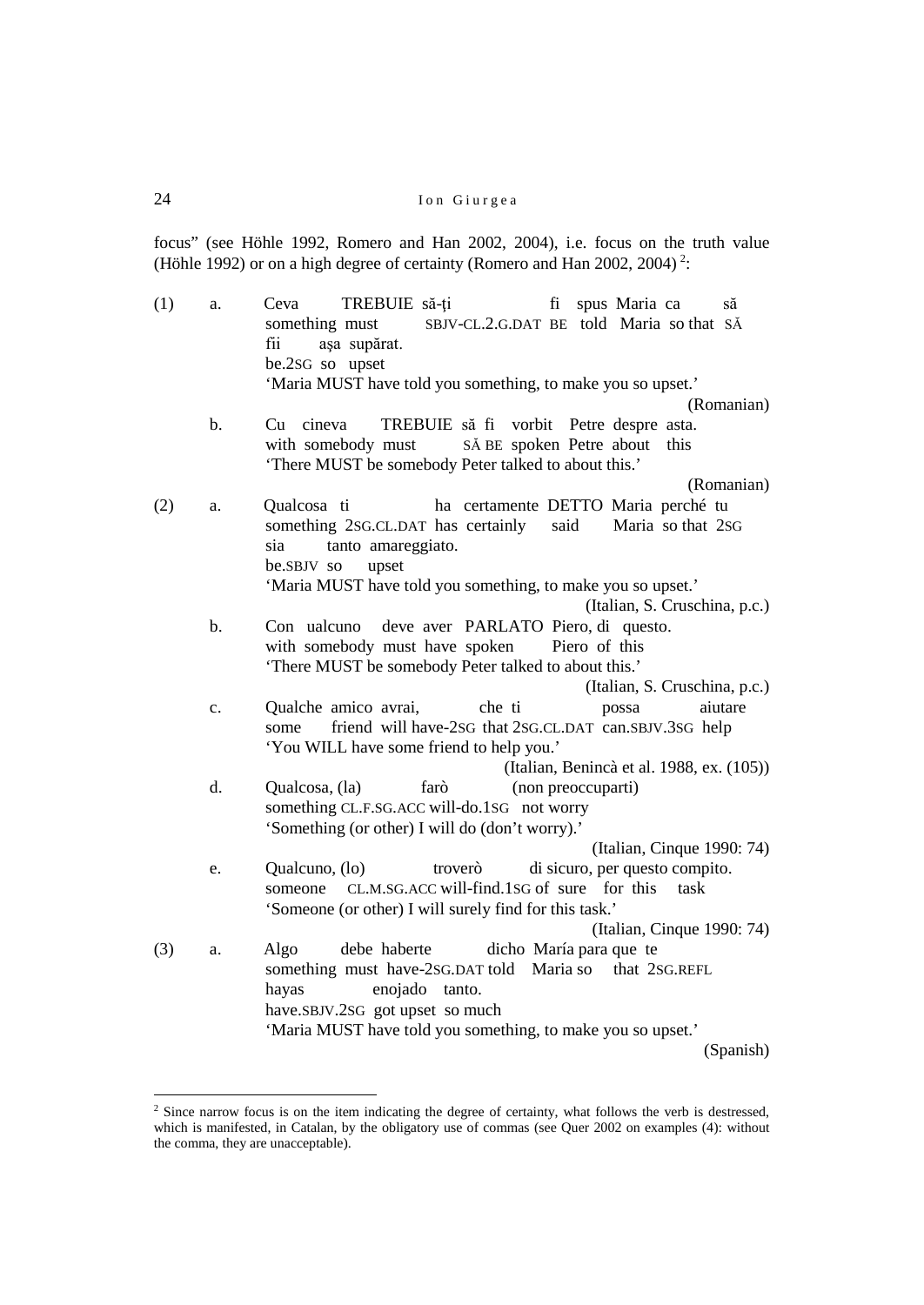<span id="page-2-0"></span>

|     | b.             | Con alguien debe haber hablado Pedro acerca de esto. |
|-----|----------------|------------------------------------------------------|
|     |                | with somebody must have spoken Pedro about<br>this   |
|     |                | 'There MUST be somebody Peter talked to about this.' |
|     |                | (Spanish, Zubizarreta 1998:, ex. (4c-d))             |
| (4) | a.             | trobarem, a la Rambla.<br>Algu<br>hi                 |
|     |                | somebody LOC.CL will find-1PL on the Rambla          |
|     |                | 'We will find somebody, on the Rambla.'              |
|     |                | (Catalan, Quer 2002: 264)                            |
|     | $\mathbf{b}$ . | Alguns llibres deu haver comprat, l'Oriol.           |
|     |                | some books must.3sG have bought the Oriol            |

Most of the researchers who noticed this construction did not analyze it as topicalization. Thus, Cinque (1990) noticed that bare quantifiers can be left-dislocated without clitic doubling, but did not address the informational-structural properties of this construction. Zubizarreta (1998) analyzed this construction as focalization. Quer (2002) treated it as a construction different from both topicalization and focalization<sup>[3](#page-2-1)</sup>. Leonetti and Escandell-Vidal (2009) noticed the relation of this type of fronting with verum focus, but they did not distinguish it from focalization constructions: putting together this construction with emphatic focus fronting and fronting of context-given elements (demonstratives, 'same'), they claim that the fronted element is not raised in virtue of its information structural status (i.e. this construction is neither focalization nor topicalization), but the construction as a whole is associated to verum focus. As I will show in the next section, there is evidence that this construction is a type of topicalization, which should be kept apart from focalization.

'Oriol must have bought some books.'

Arregi (2003) is the only paper, as far as I know, which acknowledged the fact that this construction, in Spanish, is an instance of contrastive topicalization. Arregi correctly observed that the topic part is a quantifier, not an individual or a property, and that usually these sentences contain verum focus. However, he did not explain the association with verum focus and did not further elaborate the semantics of the construction. This is the task I undertake in this article. Applying Büring's (1999) semantics of contrastive topics and Romero and Han's (2002, 2004) analysis of verum focus, I will show that: (i) the topic alternatives form a series of propositions related by entailment (for a fixed value of focus); (ii) the actual sentence corresponds to the weakest claim in this series; (iii) as the focus is on the degree of (epistemic) probability (verum-focus is focus on "for-sure"), the speaker actually asserts that this claim is certainly true or highly probable, contrasting it with stronger claims for which the degree of probability is unknown. Having established these facts, I will try to provide an explanation for the association of quantifier topicalization with verum focus. A second contribution of this paper is widening the empirical domain: besides Spanish, I will show that this construction is also found in Italian, Romanian and Catalan. Furthermore, this type of topicalization can also explain the exceptional narrow scope of some fronted indefinite DPs in German and Hungarian.

<span id="page-2-1"></span><sup>&</sup>lt;sup>3</sup> He claimed that the interpretation of this construction corresponds to the focus-affected reading of quantified DP of the type *few COOKS applied* = 'few of the persons who applied were cooks' (Herburger 1997). But this reading cannot obtain in sentences where the quantifier lacks an NP-restriction, as in [\(4\)a](#page-2-0). In fact, it obtains in none of the sentences involving verum focus which I present in this article.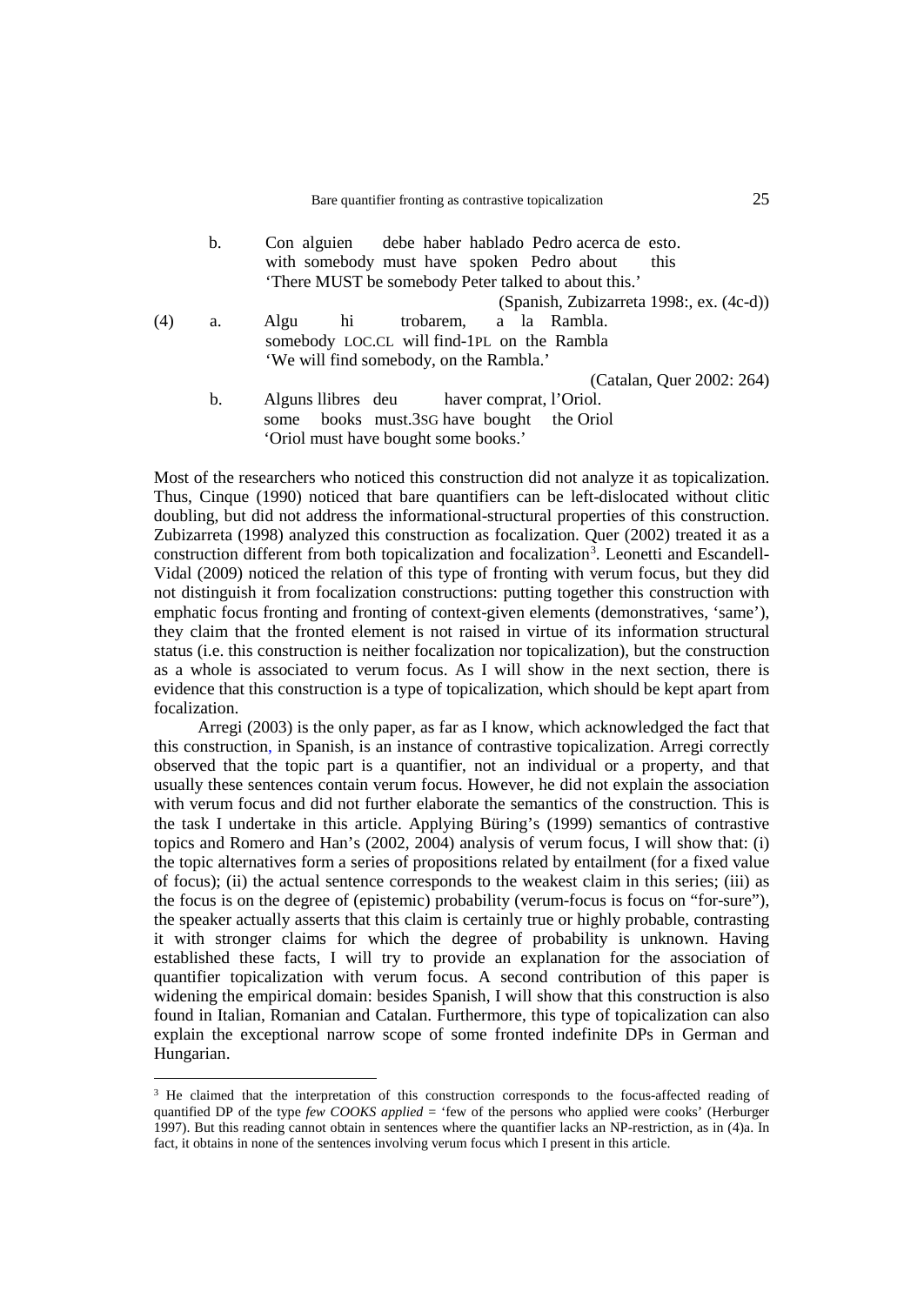### **2. Evidence for a topic analysis**

Let us first present the evidence against a focus analysis. We have already mentioned the fact that the focal stress does not fall on the fronted quantifier in the examples [\(1\),](#page-1-0) which shows instead the same intonation as topics (for Spanish, this was noticed by Arregi 2003). This contrasts with all known instances of focalization, which require narrow focus on the fronted element, manifested by focal stress.

A second argument comes from word order. It is known that in Romanian and Spanish fronted foci cannot be separated from the verb by the subject (Alboiu 2002, Cornilescu 2002, Zubizarreta 1998):

<span id="page-3-2"></span>

| (5) | a.             | AICI lucrează Ion. / *AICI Ion lucrează.      |            |
|-----|----------------|-----------------------------------------------|------------|
|     |                | here works Ion here Ion works                 |            |
|     |                | 'Ion works HERE / It's here that Ion works.'  |            |
|     |                |                                               | (Romanian) |
|     | $\mathbf{b}$ . | AQUÍ trabaja Juan. / *AQUÍ Juan trabaja.      |            |
|     |                | here works Juan here Juan works               |            |
|     |                | 'Juan works HERE / It's here that Juan works' |            |
|     |                |                                               | (Spanish)  |

However, a fronted bare quantifier allows an intervening subject in these languages:

<span id="page-3-1"></span>

| (6) | a. | Ceva el STIE.                                       |  |
|-----|----|-----------------------------------------------------|--|
|     |    | something he knows                                  |  |
|     |    | 'He KNOWS something / There IS something he knows.' |  |
|     |    | (Romanian)                                          |  |
|     | b. | [Context: Juan didn't eat anything]                 |  |
|     |    | No; Algo, Juan sí comió, pero no mucho.             |  |
|     |    | no something Juan yes ate but not much              |  |
|     |    | 'No; Juan did eat something, but not much.'         |  |
|     |    | (Spanish, Arregi 2003, ex. (9))                     |  |

Topicalized adverbials can also intervene:

(7) Ceva acolo a VĂZUT. something there has seen '(S)he must have seen something there!'

For Italian, Cinque (1990) notes, besides the intonation typical of left-dislocated topics, that clitic-doubling is possible – see  $(2)d-e$  $(2)d-e$ ), something which is totally excluded for fronted foci in this language<sup>[4](#page-3-0)</sup>.

Like in topicalization, more than one quantifier can be fronted, at least in Italian, according to Quer (2002) who cites Paola Monachesi's judgment, and in Romanian, according to my judgment:

<span id="page-3-0"></span><sup>4</sup> Floricic (2013) argues that the presence of the clitic is not correlated with referentiality in these examples (in fact, what he shows is that irrespective of the presence of the clitic, the indefinites are non-specific).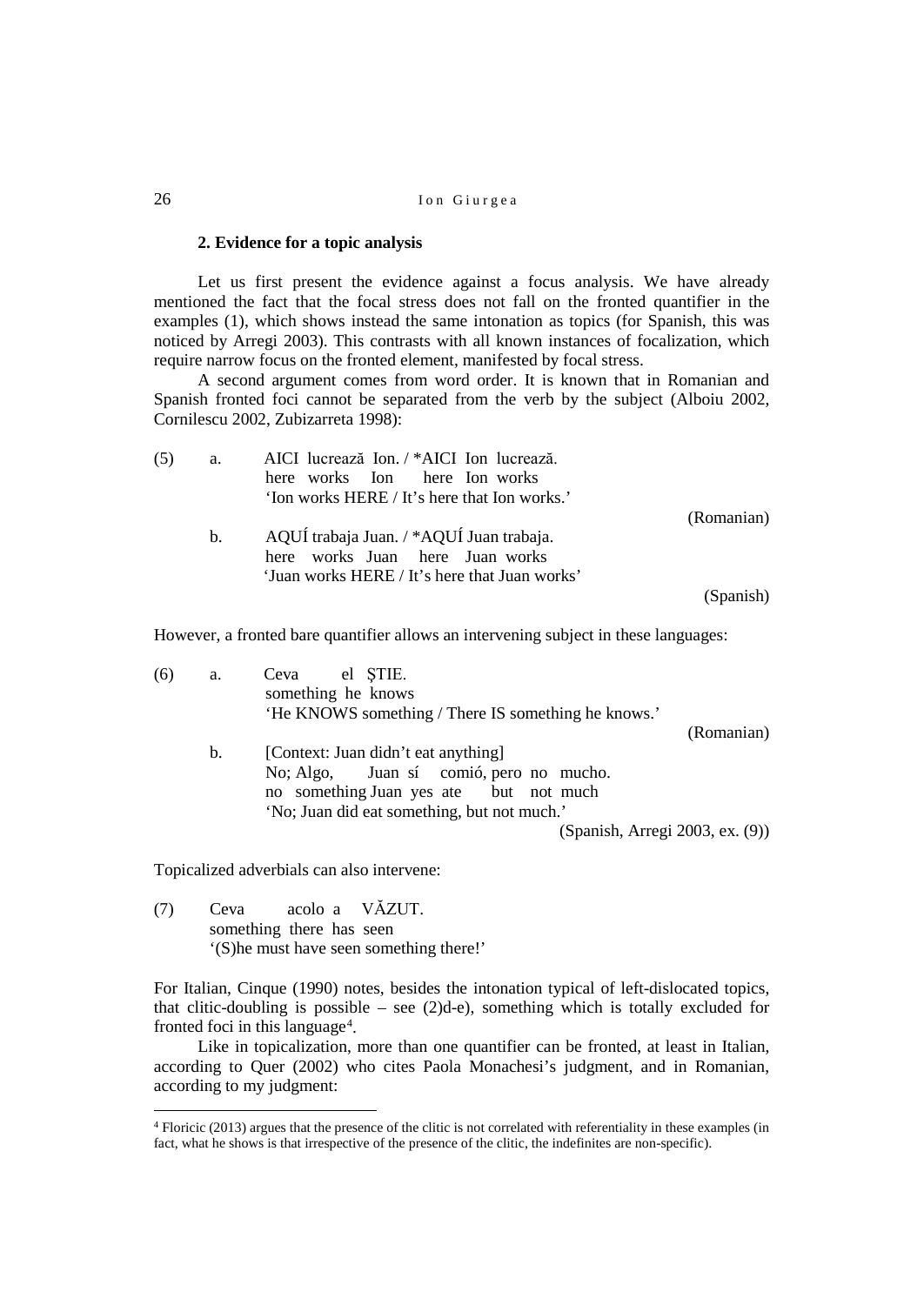(8) a. ?Qualcosa a qualcuno prometterà. something to somebody promise.FUT.3SG 'I WILL promise something to somebody.' (Italian, Quer 2012, ex. (45)) b. Ceva cuiva i- a SPUS, judecând după something somebody. DAT CL. DAT has told judging after something somebody.DAT CL.DAT has told rumoarea din sală. murmur-the from hall '(S)he must have told somebody something, judging by the murmur in the hall.'

(Romanian)

The main reason for which previous researchers did not treat this construction in Spanish as topicalization, but rather as focalization or another type of fronting, is that it does not display clitic doubling. But, as shown by Arregi (2003) for Spanish, topicalization is not a sufficient condition for doubling: in the case of indefinites, doubling also requires that the topicalized DP be referential<sup>[5](#page-4-2)</sup>. Therefore, doubling clitics are absent with topicalized bare nouns (see  $(9)-(10)$ ). In that case, it is not a referent which is topicalized, but rather the NP-property, see [\(9\)c](#page-4-0)) and [\(10\)\)](#page-4-1). In [\(9\)d](#page-4-0)), the issue of a too big number of books must have been already raised in the discourse:

<span id="page-4-0"></span>

| (9)  | a.             | Dinero, a mí, Juan nunca me deja.                                |
|------|----------------|------------------------------------------------------------------|
|      |                | money to me Juan never me lends                                  |
|      |                | 'As for money, Juan never lends me (any)'                        |
|      |                | (Spanish, Casielles-Suarez 2004, ex. (131))                      |
|      | $\mathbf b$ .  | Niños, María dice que no ha visto.                               |
|      |                | children Maria says that not has seen                            |
|      |                | 'As for children, Maria says she hasn't seen (any)'              |
|      |                | (Fernando-Soriano 1993, ex. (48b))                               |
|      | $\mathbf{c}$ . | Cerveza, Juan ha traído.                                         |
|      |                | John has brought.<br>beer                                        |
|      |                | 'As for beer, Juan has brought some.'                            |
|      |                | (Fernando-Soriano 1993, ex. (48c))                               |
|      | d.             | Demasiados libros, Juan sí leyó.                                 |
|      |                | too many books Juan yes read                                     |
|      |                | 'Too many books, Juan indeed read'                               |
|      |                | (Spanish, Arregi 2003, ex. (18b))                                |
| (10) | a.             | Sonate de Beethoven au<br>transmis pe Mezzo.<br>tot              |
|      |                | sonatas by Beethoven have.3PL repeatedly broadcast on Mezzo      |
|      |                | 'Sonatas by Beethoven, they have repeatedly broadcast on Mezzo.' |
|      | $\mathbf b$ .  | Filme de-astea am<br>mai<br>văzut.                               |
|      |                | films of these have 1SG already seen                             |
|      |                | 'This kind of films, I've seen before.'                          |
|      |                | (Romanian)                                                       |

<span id="page-4-2"></span><span id="page-4-1"></span><sup>&</sup>lt;sup>5</sup> Extending the generalization to cover universals, Arregi (2003) reformulates it as a requirement for an etype interpretation of the trace of the topicalized phrase.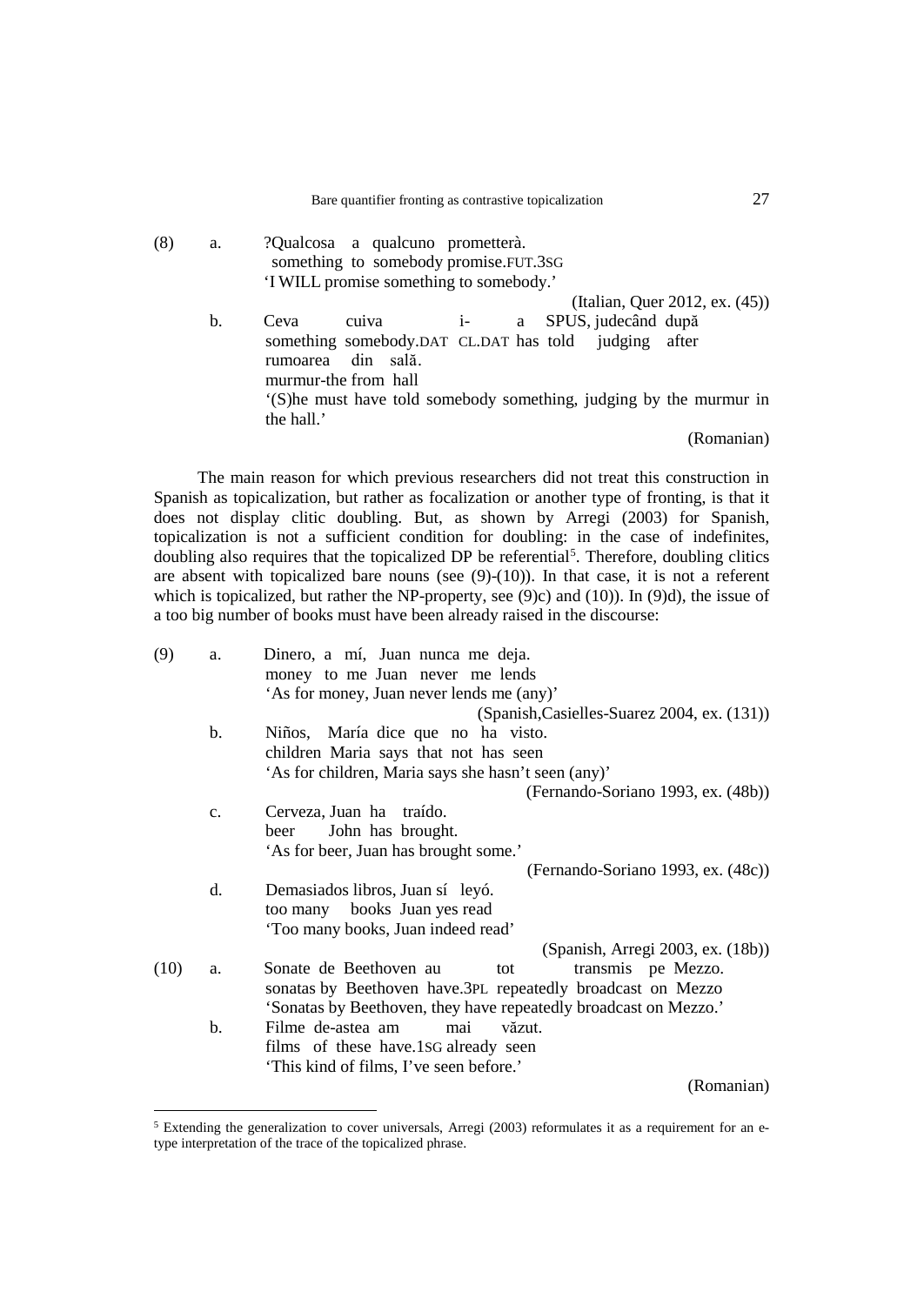Of course, if the language has a clitic for NP-topicalization, clitic doubling will appear even with bare nouns. This is the case of Italian and Catalan, which have the pro-NP clitic *ne / en*, which would be used in the counterparts of [\(9\)](#page-4-0)[-\(10\).](#page-4-1) But in the case of bare quantifier fronting, we are not dealing with a topicalization of an NP. The topic is not a nominal property (such as 'child' or 'beer' in [\(9\)\)](#page-4-0), but the quantifier itself (see next section for a more precise semantic characterization). In fact, it is likely that bare quantifiers do not contain an empty NP position (see Corblin 1995, Giurgea 2010). Therefore, the pro-N clitic cannot appear in the quantifier topicalization construction.

#### **3. Contrastive topichood and verum focus**

There is however an important difference between the non-referential topics in [\(9\)-](#page-4-0) [\(10\)](#page-4-1) and the bare quantifiers in [\(1\)](#page-1-0)[-\(4\),](#page-2-0) which we claim to be topics. The classical definition of topics as "what a sentence is about" (see Reinhart 1981) can apply to the former (there are contexts in which we are discussing about a property), but not to the latter. But the research on topichood has distinguished several types of topics (see Jacobs 2001, Frey 2004, Frascarelli and Hinterhölzl 2007, a.o.). The characterization as (possible) discourse topics holds for aboutness-topics (see Reinhart 1981, Erteschik-Shir 1997), and it is sure that bare quantifiers (and probably, more generally, indefinites which are neither existentially presupposed nor generic) cannot be aboutness-topics. But a different category of topichood, namely contrastive topichood (as defined in Büring 1999), can arguably apply even to bare quantifiers (as already suggested by Arregi 2003).

A similar observation was made by Kiss and Gyuris (2003) about topicalized narrow scope indefinites in Hungarian and German: they argue that the restriction of topics to specific or generic indefinites is only found with non-contrastive, purely aboutness topics, and that the contrastive interpretation enables non-referential expressions, such as properties, to function as topics. But in our construction it cannot be said that the topic is a property or a kind: 'something' lacks any descriptive content, whereas the [+human] feature in 'somebody' is certainly not the one topicalized in the examples discussed (a lexical noun such as *people*, *humans*, *human beings* would be used in that case).

I will show now that this intriguing type of topicalization can be explained using Büring's (1999) theory of contrastive topics. First, notice that Büring calls the notion he defines "S-topic" (sentence-topic), but in order to distinguish this notion from aboutness topics, I use the term "contrastive topic", like other subsequent studies (see Jacobs 2001, Frascarelli and Hinterhölzl 2007)<sup>[6](#page-5-0)</sup>.

According to Büring, "S-topics" introduce topic alternatives, which are a set of sets of focal alternatives. The focus value of a sentence is the set of propositions containing the proposition expressed by the sentence and all its focal alternatives (which are obtained by replacing the focus with another element from some contextually established set; the set of focal alternatives is obtained by lambda-abstraction over the position of the focus). If inside the non-focal material, another element is contrasted to other elements, this yields topic alternatives. The topic value is computed in the same way, but on the focus

<span id="page-5-0"></span><sup>6</sup> For arguments in favor of a feature [Contrast] which cuts across [Focus] and [Topic], see Molnár and Winkler (2010), López (2008).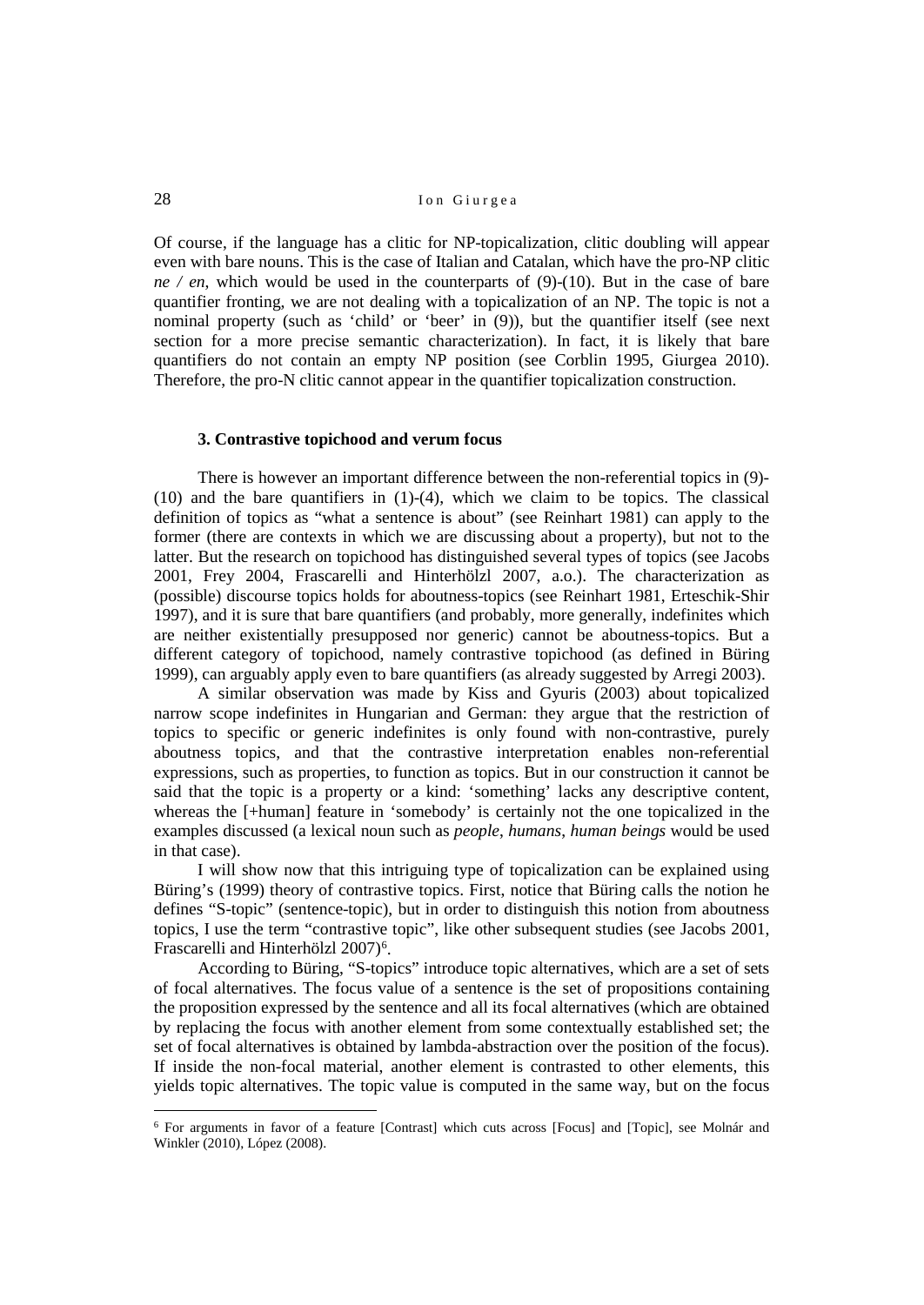value (it is a "typed-up focus value", in Büring's words): it is the set of focal values obtained by replacing the topic with all the other elements with which it is contrasted. In other words, it is a set of sets of focal alternatives. In order for this important point to be clear, I reproduce here some of Büring's examples. They illustrate sub-types of contrastive topics, according to how they arise in a discourse, using the question-answer model of discourse development. In [\(11\),](#page-6-0) we have a shifted topic, triggered by changing an element of the background:

<span id="page-6-0"></span>(11) A: Do you think that Fritz would buy this suit? B: Well,  $[I]_T$  certainly [WOULDN'T]<sub>F</sub>. - focal alternative set of A: {Fritz would buy this suit, Fritz wouldn't buy this suit} - topic alternative set of B:  $=$  { Fritz would buy this suit, Fritz wouldn't buy this suit},

{ I would buy this suit, I wouldn't buy this suit},

(Büring 1999, ex. (13))

In [\(12\),](#page-6-1) a given discourse-topic is partitioned (an element is replaced by one included in it):

....}

<span id="page-6-1"></span>(12) A: What did the pop stars wear? B: The  $[female]_T$  pop stars wore  $[caftans]_F$ . - topic alternatives  $= \{$ {the female pop stars wore caftans, the female pop stars wore dresses, the female pop stars wore overalls, ....}, {the male pop stars wore caftans, the male pop stars wore dresses, the male pop stars wore overalls, ....}, {the female or male pop stars wore caftans, the female or male pop stars wore dresses, the female or male pop stars wore overalls, ....}, ...}

(Büring 1999, ex. (14))

Even if the answer totally complies with the question (no element of the background is replaced), the intonation typical of contrastive topics (called "accent B") affecting an element immediately triggers topic alternatives, as illustrated by the following example:

(13) A: Did your wife kiss other men? B:  $[Mv]_T$  wife  $\left[\text{d} \text{id} \text{n}'t\right]_F$  kiss other men. (suggests alternatives) - topic alternatives  $= \{ \{my write kised other men, my wife didn't kiss other men\},\}$ {your wife kissed other men, your wife didn't kiss other men}, {Fred's wife kissed other men, Fred's wife didn't kiss other men}, ...} (Büring 1999, ex. (17))

The relation of the topic value with the discourse context, in this simplified model which uses question-answer pairs, is expressed by the following conditions [\(\(15\),](#page-7-0) considered as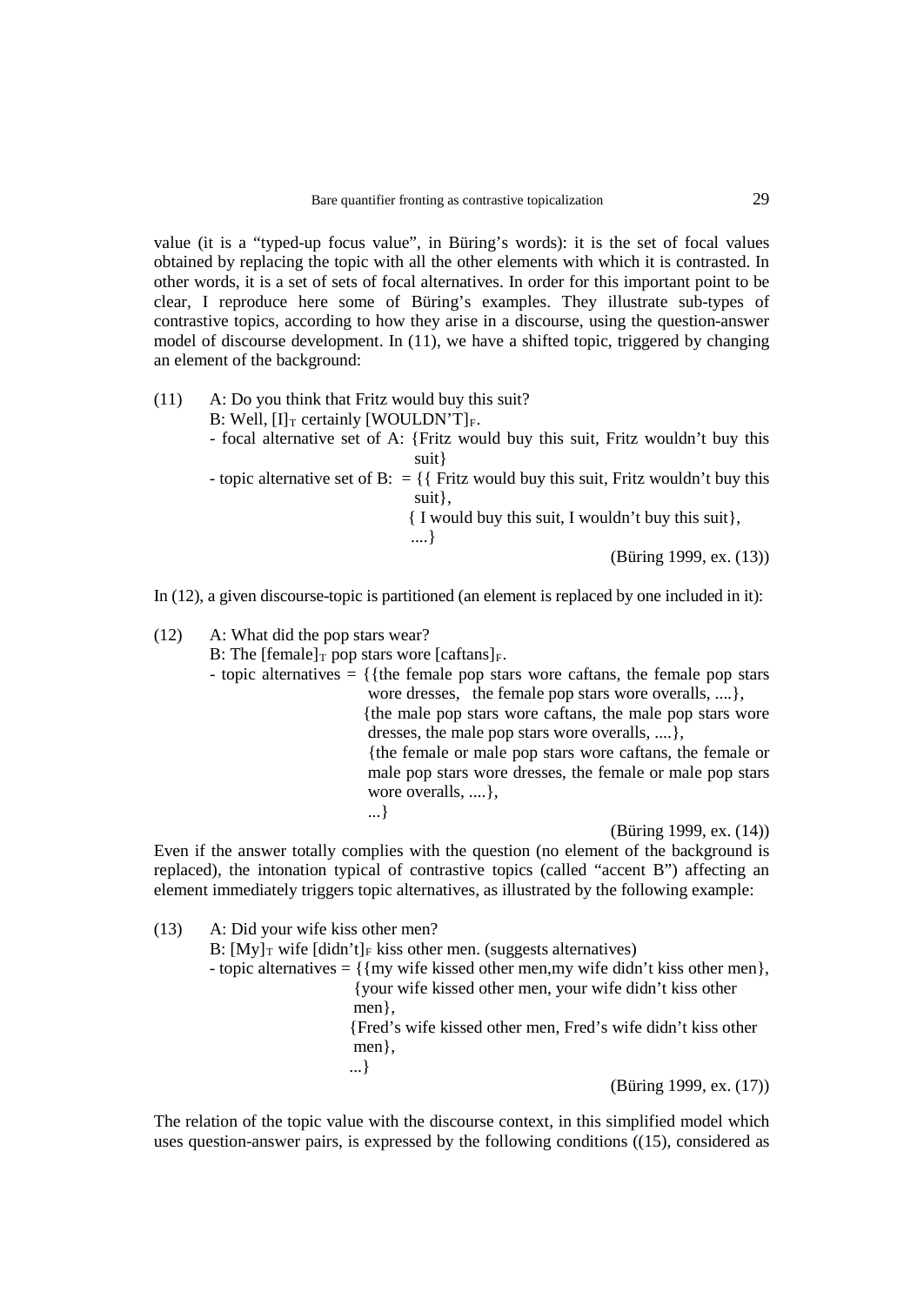an implicature carried by the "S-topic", says that there must be open alternatives in the topic value):

(14) The question-answer condition: The meaning of the question must match one element in the topic value of the answer

(Büring 1999, ex. (26))

<span id="page-7-0"></span>(15) Given a sentence A containing an S-topic, there is an element Q in  $[[A]]<sup>t</sup>$  (the topic value of A) such that Q is still under consideration after uttering A

<span id="page-7-1"></span>(Büring 1999, ex. (32))

We should retain that contrastive topics require (i) the existence of a partition of the remainder of the sentence into focus and background, and (ii) the existence of topic alternatives – issues still under debate with different values for the topic and the same background. A sentence with a contrastive topic has thus the form

(16) [Topic Topic [Comment Focus Background]]

I will refer to the set from which the topic part is picked up in each alternative as topic contrast set – e.g. {female pop stars, male pope stars, female or male pop stars} in [\(12\).](#page-6-1)

We can now come back to our construction. My proposal (which will be argued for a bit later, see belo[w \(21\)\)](#page-8-0) is the following:

- (17) a. The topic is a generalized quantifier (e.g.  $\lambda P \exists x P(x)$ ), which is contrasted to other generalized quantifiers.
	- b. The topic contrast set is one of the series  $\{\lambda P \exists x.P(x), \lambda P MANYx.P(x),\}$  $λP$  MOSTx P(x),  $λP$   $∀xP(x)$ } or  ${λP \exists xP(x), λP P(a), λP P(b) ...}$  (where a, b are individual constants).

We have already seen that the construction is associated to verum focus, i.e. focus on a high degree of certainty. This means that the element which is variable across the focal alternatives inside the comment is the degree of certainty of the assertion. Romero & Han (2002) characterize *verum* focus as focus on the epistemic modal FOR-SURE (contrasted with *probably*, *possibly*, etc.). This proposal accounts for the use of necessity epistemic modals in some of the examples i[n \(1\).](#page-1-0)

Looking at the examples, the following generalization emerges:

<span id="page-7-2"></span>(18) The topic is the generalized quantifier corresponding to the weakest claim in a series (as defined by the choice of the topic contrast set in [0b](#page-7-1)). The speaker asserts that this claim is certainly true or highly probable, contrasting it with stronger claims for which the truth value is unknown (so that they remain open issues)

Take for instance the series  $\{\lambda P \exists x.P(x), \lambda P \text{ MANYx}.P(x), \lambda P \text{ MOSTx } P(x), \lambda P \forall x P(x)\}.$ If we abstract from the epistemic modal component (which falls under focus), we have, of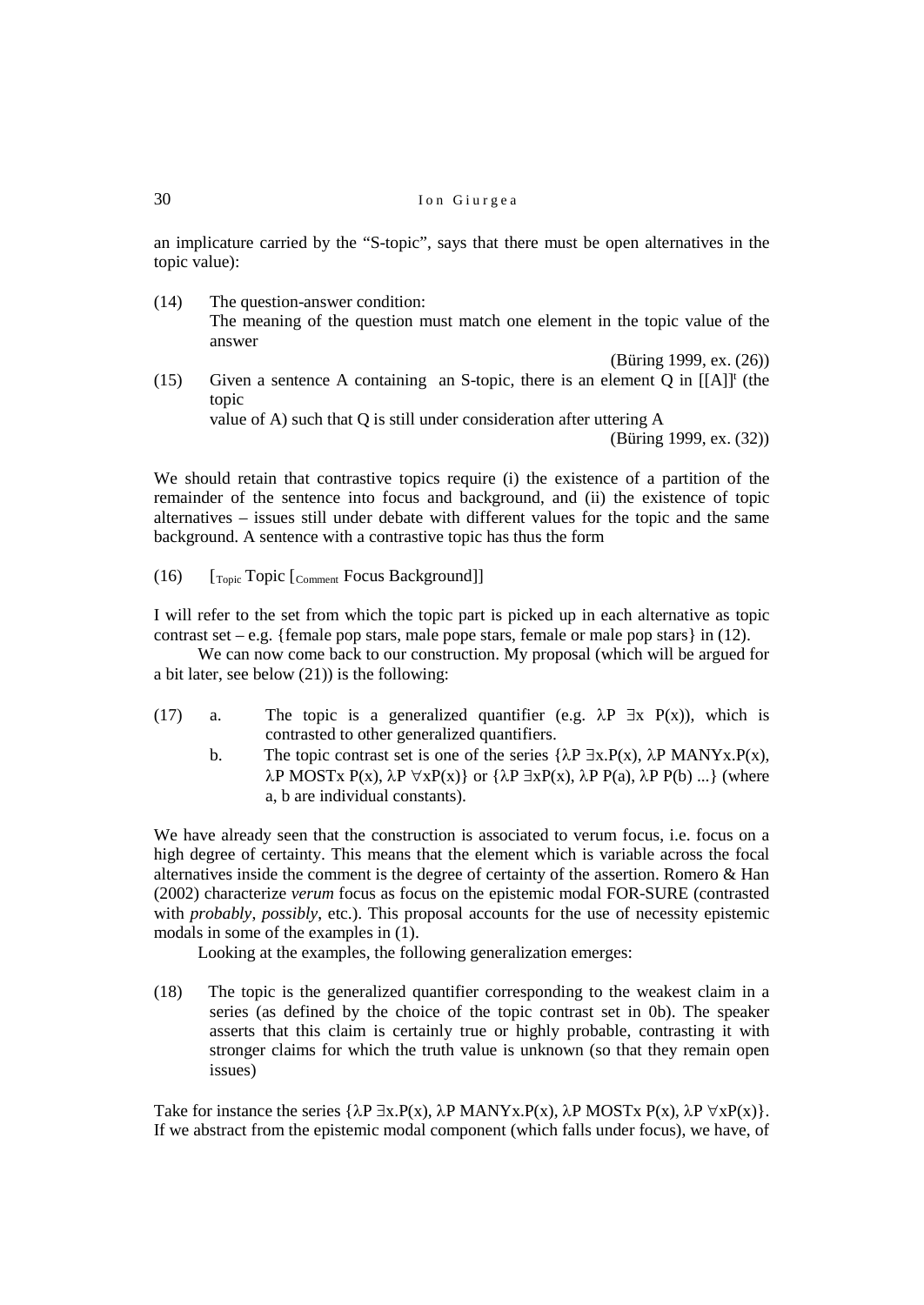course, the entailments  $\forall x P(x) \models \text{MANY} x P(x) \models \exists x P(x)$ . Now, for an example such as [\(17\),](#page-8-1) the topic alternatives will have the form in [\(18\):](#page-8-2)

<span id="page-8-1"></span>(17) Ceva el ŞTIE. something he knows 'He KNOWS / MUST know something.'

<span id="page-8-2"></span>(Romanian) (18) Topic Background Focus  $\lambda P \exists x P(x)$   $\lambda Q_{\langle\langle e,t\rangle,\langle t\rangle} Q(\lambda y \text{ knows}(\text{he},y))$  for-sure  $\lambda$ P many x P(x) '' maybe, I can't tell  $\lambda P \forall x P(x)$  '' maybe, I can't tell

The existential quantifier also makes a weaker claim compared with referential expressions such as names: met(John, Mary)  $\models \exists x$  met (John, x), met(John, Sophie)  $\models \exists x$ met (John, x), etc. This scale applies to the use of the bare quantifier in [\(19\),](#page-8-3) as represented in [\(20\).](#page-8-4)

<span id="page-8-3"></span>

|  | $(19)$ Cu cineva Ion s- a $\hat{I}NTA LNIT$ . |  |  |            |
|--|-----------------------------------------------|--|--|------------|
|  | with somebody Ion REFL has met                |  |  |            |
|  | 'Somebody Ion MUST have met.'                 |  |  |            |
|  |                                               |  |  | (Romanian) |

<span id="page-8-4"></span>

| (20) | Topic                      | Background                                                | Focus               |
|------|----------------------------|-----------------------------------------------------------|---------------------|
|      | $\lambda P \exists x P(x)$ | $\lambda Q_{\ll e,t} > Q(\lambda y \text{ met}(John, y))$ | for-sure            |
|      | $\lambda P$ P(Mary)        |                                                           | maybe, I can't tell |
|      | $\lambda P$ P(Sophie) "    |                                                           | maybe, I can't tell |

'Something' is here read as 'at least something' – and we can indeed find examples with 'at least', as shown by Floricic (2013) for Italian:

<span id="page-8-0"></span>(21) Anche se a me non piace imparare tutto, ma **almeno** even if to CL.2SG.ACC not likes learn everything but at-least **qualcosa la** imparo. something CL.3FSG.ACC learn-1SG 'Even though I don't like to learn everything, I do learn at least something.' (Italian, Floricic 2013, ex. (10a))

The crucial evidence for the generalization in [0](#page-7-2) comes from negative contexts. Since under negation, entailments are reversed ( $\neg \exists x \ P(x) \models \neg \text{MANY } x \ P(x) \models \neg \forall x \ P(x)$ ,  $\neg P(a) \models \neg \forall x P(x), \neg P(b) \models \neg \forall x P(x),$  etc.), we expect to find the opposite members of the chain in the construction involving topicalization of a non-specific quantified DP and verum focus (note that negation takes scope over the quantifier). And, indeed, we find *all*  and *many*, as illustrated by the following examples:

(22) Chiar totul NU ştie. (Ro.) even everything not knows '(But,) (s)he does NOT know everything.'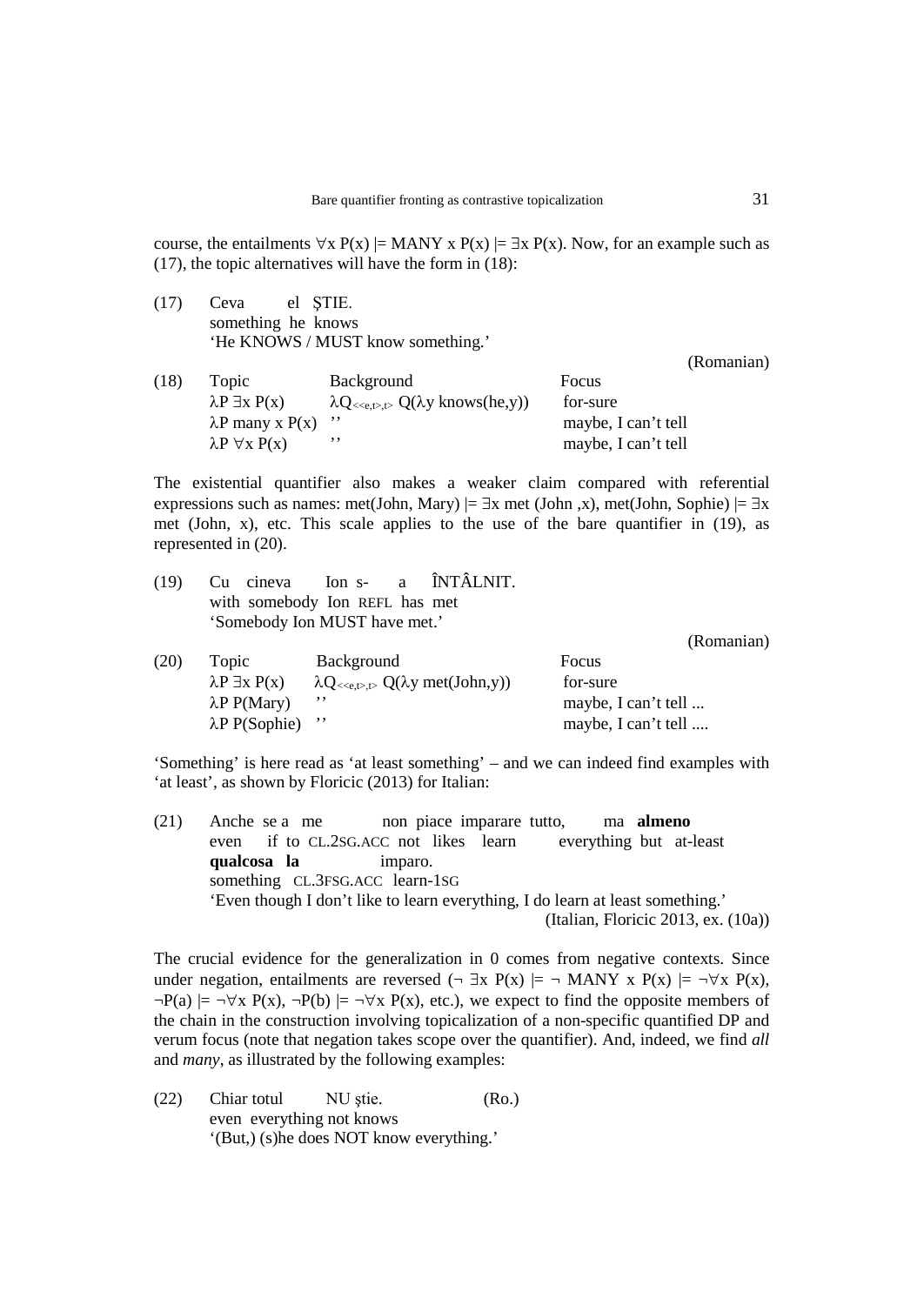(23) a. Molti amici non si è fatto, di sicuro. many friends not REFL has done of certain 'He certainly didn't make many friends.' (Italian, Benincà et al. 1988, ex. (106)) b. La vita è così, tutto non losi the life is like that everything not CL.3MSG.ACC CL.IMPERS REFL può avere. can.3SG have 'That's how life is, one cannot have everything.' (Italian, Floricic 2013, ex. (14b)) (24) Mucho dinero no ha ganado. much money not has won 'He didn't win a lot of money.' (Spanish, Leonetti and Escandell-Vidal 2009, fn. 22, (i)) (25) a. Gaires estudiants no deu haver aprovat, aquest professor. many students not must have passed this professor 'This professor must not have let many students pass.' (Catalan, Batllori and Hernanz 2011, ex. (24 b)) b. Molts diners no han costat, aquestes arracades. much money not have costed these earrings 'These earrings didn't cost a lot of money.' (Catalan, Batllori and Hernanz 2011, ex. (24 d))

'Something', which under negation becomes the strongest claim in the series, cannot be fronted in negative sentences (as noticed, but left unexplained by Leonetti and Escandell-Vidal (2009)):

(26) Algo (\*no) debe saber something (\*not) must.3SG know

(Spanish, Leonetti and Escandell-Vidal 2009, ex. (79a))

To conclude, bare quantifiers and other quantificational DPs can function as contrastive topics in order to open a set of alternatives which differ in strength and in the degree of certainty. This type of topicalization is used, as a rhetorical device, in order to strengthen the certainty the speaker attributes to an assertion, contrasting it with stronger claims for which (s)he allows the existence of doubts.

Now, notice that what appears to be the focus part can contain in addition another quantified DP:

<span id="page-9-0"></span>

| $(27)$ a. |                | Ceva a ciTIT fieCAre.                       |
|-----------|----------------|---------------------------------------------|
|           |                | something has read everybody                |
|           |                | 'Everybody read (at least) something.'      |
|           | $\mathbf{b}$ . | Măcar trei cărți a ciTIT fiecare stuDENT    |
|           |                | at-least three books has read every student |
|           |                | 'At least three books every student read.'  |
|           |                |                                             |

(Romanian)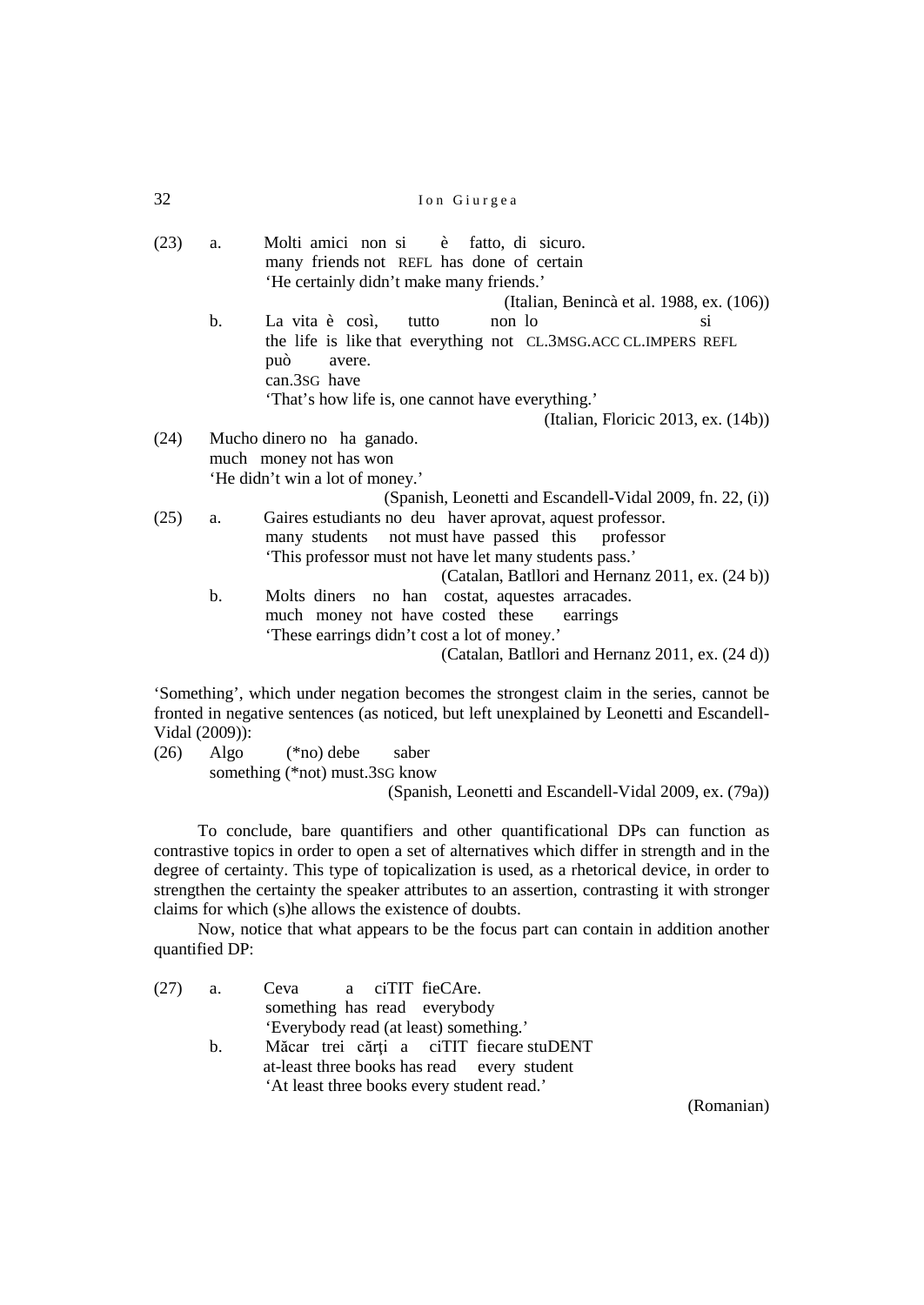I see two possible analyses of this construction. One possibility is that here the part which varies across the topic alternatives is in fact only the degree of certainty, and the second quantified DP is stressed because it is discourse-new, not because it varies across the topic alternatives. Notice that there is a separate focal stress on the verb, which would not appear if the focus domain had contained both the verb and the second quantifier. The second possible analysis is that the focal part contains, beside the modal epistemic component, the quantifier alone  $-$  i.e. not the set on which quantification applies, for instance the set of students in [\(27\)b](#page-9-0)):

<span id="page-10-2"></span>(28) Topic Background Focus  $\lambda P$  3X (P(X) $\land$ books(x))  $\lambda K$  <  $\ll_{e,t}$ ,  $\ll_{e,t}$ ,  $\land$   $\lambda Q$  <  $\ll_{e,t}$ ,  $\sim$  {for-sure ; all} K(student)(λz. $Q(λy read (z,y))$ 

In the next section, we will see other cases to which this analysis may apply.

## **4. Extending the analysis to some other topical narrow scope indefinites**

The construction in [\(27\),](#page-9-0) in which the "comment" contains another quantifier, has been discussed for German and Hungarian (see Krifka 1998, Kiss and Gyuris 2003), as a problematic case of a narrow scope indefinite functioning as a topic (the signs " $\sqrt{$ ", "/" notate the accent B typical of contrastive topics, the sign "\" notates the high-low tone characterizing the main stress):

<span id="page-10-3"></span><span id="page-10-1"></span><span id="page-10-0"></span>

| (29) |          | VKét könyvet \mindenki elolvasott.<br>two book-ACC everybody read                               |
|------|----------|-------------------------------------------------------------------------------------------------|
|      |          | 'Everybody read (at least) two books.'                                                          |
|      |          | (Hungarian, Kiss and Gyuris 2003, ex. (21a))                                                    |
| (30) |          | Student hat VEden Roman gelesen. $\exists(\forall), \forall(\exists)$<br>Mindestens / EIN       |
|      | at-least | one. NOM student has every. ACC novel read                                                      |
|      |          | 'At least one student read every novel.'                                                        |
|      |          | (German, Krifka 1998, ex. (16))                                                                 |
| (31) | a.       | Mindestens /EINem Studenten hat er \JEDen<br>Roman                                              |
|      |          | one.DAT student has he every.ACC novel<br>at-least                                              |
|      |          | vorgelesen $\exists(\forall), \forall(\exists)$                                                 |
|      |          | read                                                                                            |
|      |          | 'He read every novel to at least one student.'                                                  |
|      |          | (German)                                                                                        |
|      | b.       | Mindestens /EINen Studenten hat er \JEdem Test unterzogen. $\exists(\forall), \forall(\exists)$ |
|      |          | one. ACC student has he every. DAT test subjected<br>at-least                                   |
|      |          | 'He subjected at least one student to every test.'                                              |
|      |          | (German, Krifka 1998, ex. (17))                                                                 |

It is interesting to notice that we find the same association of 'all', 'many' with negation and 'rarely' (which is downward-entailing) as for the Romance examples discussed in the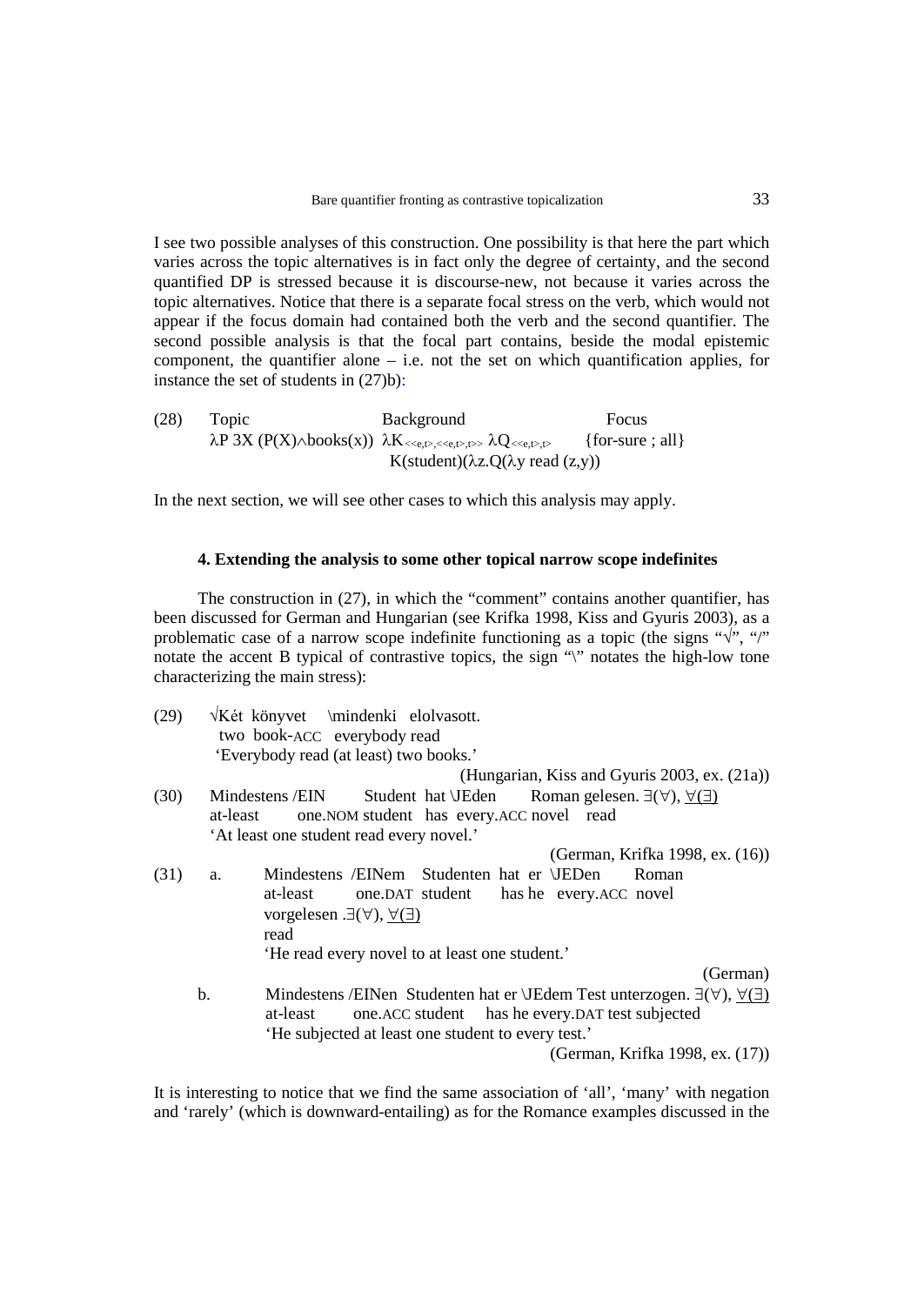previous section, while 'something', 'at least'-numerals and small numbers appear in affirmative sentences (in the English example [\(33\),](#page-11-0) Krifka notes the same accent B):

<span id="page-11-1"></span>

| (32) | a.             | /ALle Politiker hat so mancher<br>$\NICHT$ verstanden. $\exists (\neg(\forall))$ |
|------|----------------|----------------------------------------------------------------------------------|
|      |                | politicians have many-a-person not<br>understood<br>all                          |
|      |                | There are several people y such that it is not the case that for all             |
|      |                | politicians x, y understood x.'                                                  |
|      |                | (German, Krifka 1998, ex. (22))                                                  |
|      | $\mathbf{b}$ . | /ALle Politiker haben \NICHT zugehört. $\neg (\forall)$                          |
|      |                | politicians have not<br>listened<br>all                                          |
|      |                | (German, Krifka 1998, ex. (21))                                                  |
|      | $C_{\bullet}$  | /ALle Politiker sind \SELten betrunken. $\forall$ (RARELY), RARELY( $\forall$ )  |
|      |                | politicians are rarely<br>all<br>drunk                                           |
|      |                | (German, Krifka 1998, ex. (27b))                                                 |
| (33) |                | /All the men $\ddot{\text{d}}$ t go.                                             |
|      |                | (Krifka 1998, ex. 19b, from Jackendoff $1972$ ) <sup>7</sup>                     |

<span id="page-11-0"></span>In [\(29\)](#page-10-0)[-\(31\)](#page-10-1) and [\(32\)c](#page-11-1)), the accents show that the focus contains the second quantifier. The alternatives may be represented as follows, taking [\(29\)](#page-10-0) as an example, and the number of persons considered as n:

| (34) | Topic       | Background                         | Focus                                                                                              |
|------|-------------|------------------------------------|----------------------------------------------------------------------------------------------------|
|      | two books   | i persons read $x$ i=n : certainly |                                                                                                    |
|      | three books |                                    | i persons read $x \in i$ <n: ;="" be="" i="n:" may="" probably,="" td="" unsure;<="" well=""></n:> |
|      | four books  |                                    | i persons read $x \in \mathbb{R}$ : probably, may well be ; i=n : unsure;                          |
|      | etc.        |                                    |                                                                                                    |

Going back to the issue raised at the end of the previous section (below  $(27)$ ), we can now say that an analysis along the lines of [\(28\)](#page-10-2) is supported by the examples [\(29\)-](#page-10-0)[\(31\)](#page-10-1) and [\(32\)c](#page-11-1)), where the stress pattern clearly indicates focus on a quantifier inside the comment.

Now, I would like to point out that my analysis of the construction provides a straightforward account for the narrow scope of the topic: the narrow scope is due to the fact that, like in the case of bare quantifier fronting, the contrastive topic is a generalized quantifier, not an entity denoting expression. In other words, what is contrasted in these cases are neither referents, nor properties, but generalized quantifiers. Therefore, the comment abstracts over generalized quantifiers. Let us illustrate this for [\(29\)](#page-10-0) (for simplicity, I notate the cardinal as ∃2):

(35) Comment:  $\lambda Q_{\langle\langle e,L\rangle,D}$  CERTAINLY ( $\forall z (person(z) \rightarrow Q(\lambda x (read(z,x)))$ Topic:  $\lambda P_{\leq e, t} \exists 2x (P(x) \wedge book(x))$ [Topic Comment] = Comment(Topic)

<span id="page-11-2"></span><sup>7</sup> Jackendoff (1972) recognized *all* as a contrastive topic here; he considers that the sentence has the proposition that 'there is some quantity q such that q men went is true' as a presupposed part, and the asserted part is that 'all the men went is false'. I would say that what is implicated (rather than presupposed) is that we cannot be sure whether some man or other went.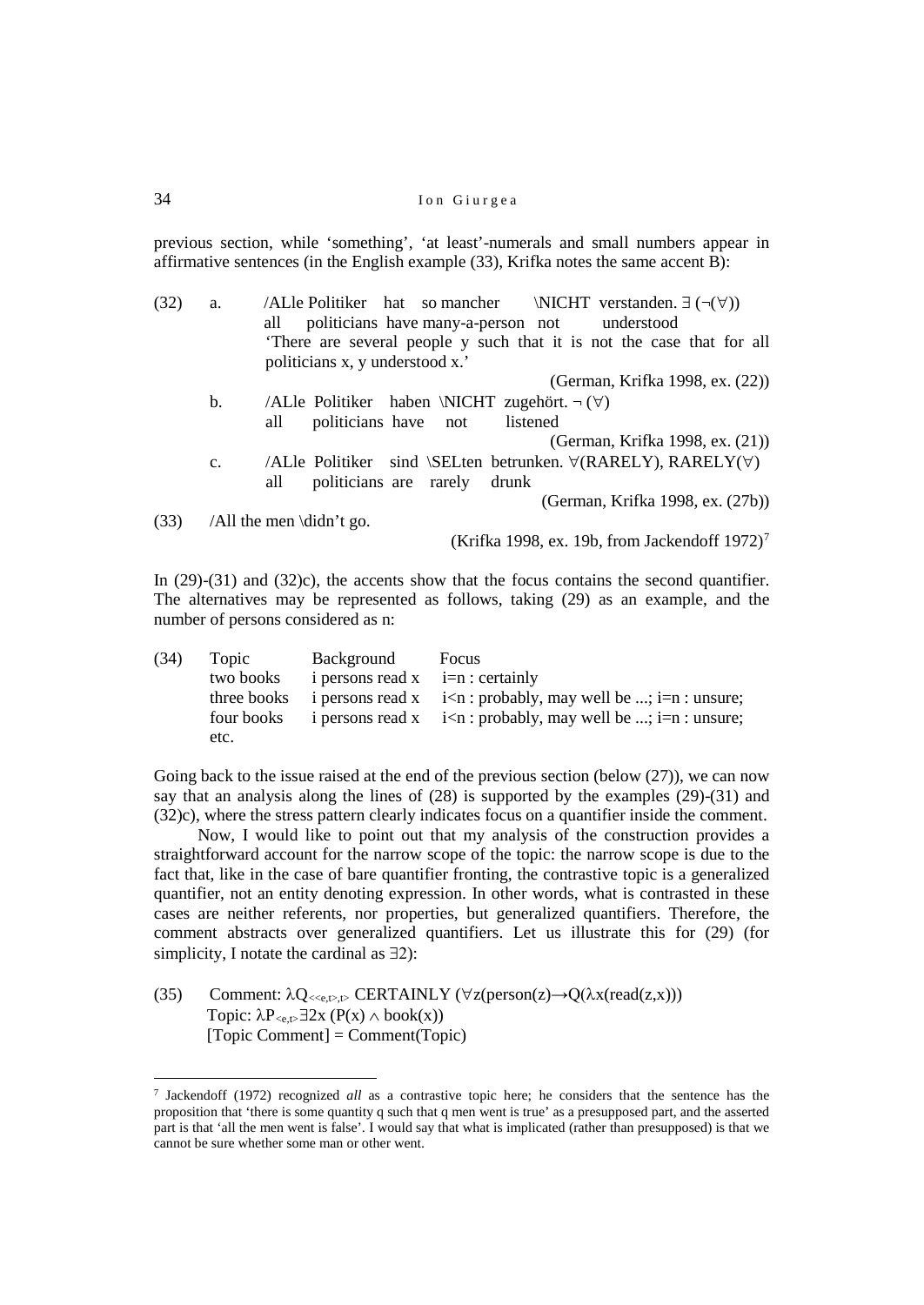$= \lambda Q$ <sub><<e,t>,t></sub> CERTAINLY (∀z(person(z)→Q( $\lambda$ x(read(z,x))) (λP ∃2x  $(P(x) \wedge \text{book}(x)))$ = CERTAINLY ( $\forall$ z(person(z) → ( $\lambda P_{\leq x}$   $\exists$ 2x ( $P(x) \wedge$ book(x)) ( $\lambda x$ (read(z,x)))  $=$  CERTAINLY ( $\forall$ z(person(z)  $\rightarrow \exists 2x$  (read(z,x) $\land$ book(x)))

This way of explaining the narrow scope of moved quantified DPs has already been proposed in the literature, being known as "semantic reconstruction" (Cresti 1995b, Rullmann 1995, Lechner 1998) (a moved quantified DP has a reconstructed scope reading if its trace is of the same type as the quantified DP, i.e.  $\langle\langle e,t\rangle, t\rangle$ , rather than type e). This has already used, for our construction, by Arregi (2003), for examples such as (36), where he claims that the quantified DP reconstructs for scope but not for binding<sup>[8](#page-12-1)</sup>:

<span id="page-12-0"></span>

| (36) | a. | Menos de tres libros, si leyó cada estudiante. OK $\forall > \exists$                                           |
|------|----|-----------------------------------------------------------------------------------------------------------------|
|      |    | less than three books yes read every student                                                                    |
|      |    | 'Indeed every student read less than three books.'                                                              |
|      | b. | Un libro suyo, si leyó cada estudiante <sub><math>\psi</math>i</sub> : $\forall > \exists$ only with $i \neq j$ |
|      |    | book his yes read every student                                                                                 |
|      |    | 'Indeed every student read a book of his.'                                                                      |
|      |    | (Spanish, Arregi 2003, ex. (25))                                                                                |

What my analysis explains is why semantic reconstruction takes place here: because the topic is not a referent or a property, but a generalized quantifier<sup>[9](#page-12-2)</sup>.

Note that the narrow scope of the fronted indefinite appears also when there is no other quantified DP, because the fronted indefinite scopes below the epistemic modal:

(37) Ceva TREBUIE să- ți fi spus Maria. something must SĂ CL.2SG.DAT be told Maria 'Maria MUST have told you something.' Comment:  $λQ$  <  $s$ , <  $s$ ,  $s$ ,  $s$ ,  $t$  >  $\triangleright$ , CERTAINLY (λw  $Q(w)(λw' λx)$  $tell(w')(x)(you)(Maria))$ Topic:  $\lambda w_s \lambda P_{\leq s, \leq e, t>>} \exists x P(w)(x)$ 

(Romanian)

<sup>8</sup> I do not agree with Arregi's judgment for the Romanian counterpart o[f \(36\)b](#page-12-0).

<span id="page-12-2"></span><span id="page-12-1"></span><sup>9</sup> Compare the much more complex explanation in Krifka (1998): he claims that a contrastive topic involves a focus within the topic; he assumes that focus can be assigned before S-structure and that focus is assigned immediately before the verbal predicate; therefore, in order to be assigned focus, the QP occupies this position at some point during the derivation; the wide-scope quantified DP is either base-generated above this position (se[e \(29\),](#page-10-0) [\(31\)b](#page-10-1)) or is scrambled above it (see the scope of the object over the subject in [\(30\),](#page-10-3) [\(31\)a](#page-10-1)). This explanation is problematic for the following reasons: it is not clear how it can derive the contrastive topic interpretation, as focus assignment in the base position, before S-structure, does not predict the fact that topic alternatives are superordinate to focus alternatives (see Büring's theory); the assignment of focus during the derivation has no independent motivation; the scrambling of a focused object over the subject is unlikely, as it is known that it is context-given elements that undergo scrambling.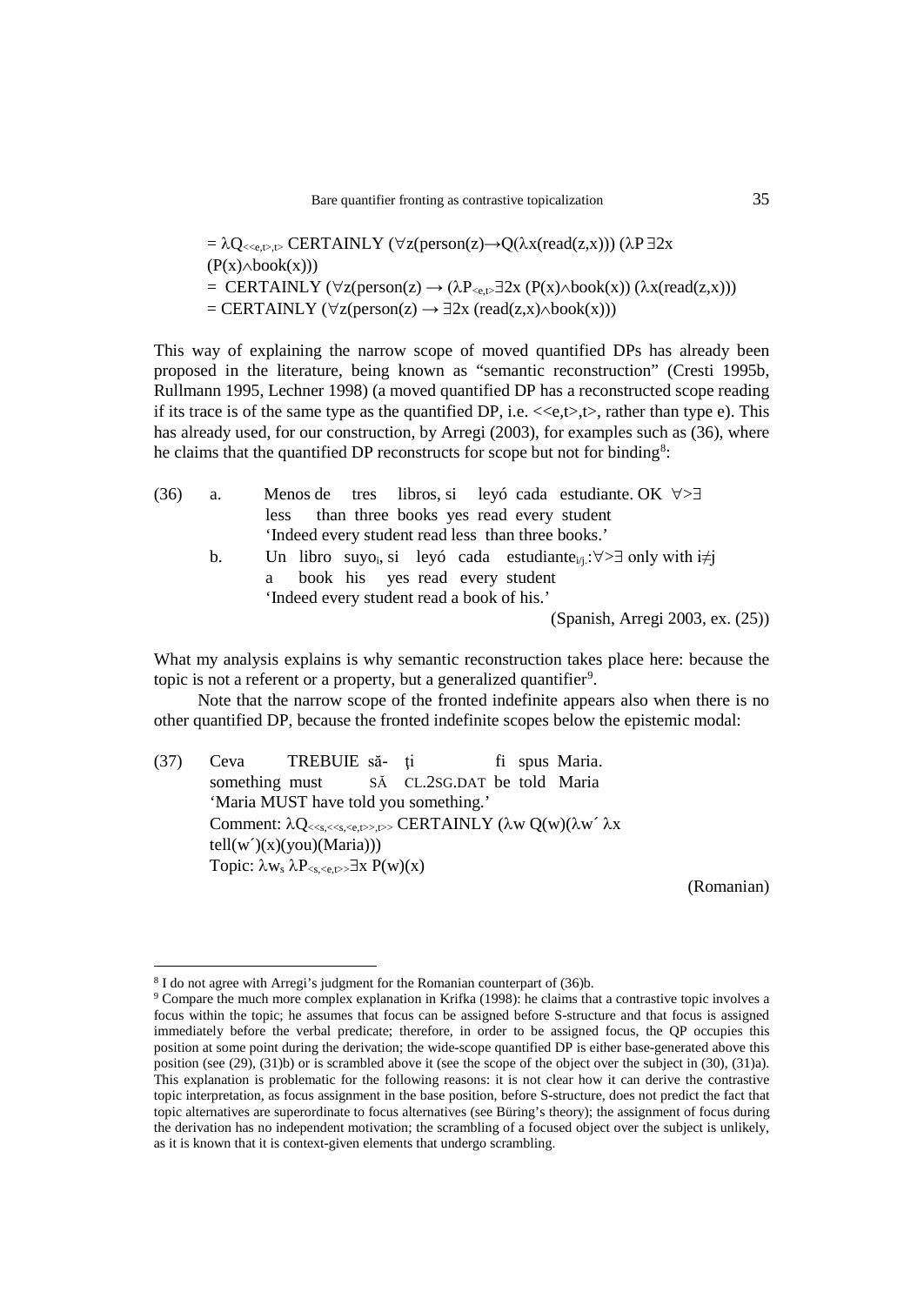### **5. The position of the subject**

Turning back to the Romance construction we were investigating, it should be noticed that, although a preverbal subject may intervene between the quantifier and the verb, as we have shown in section 2 (see ex. [\(6\)\)](#page-3-1), it is nevertheless true that VS orders are very common (see [\(1\),](#page-1-0) [\(2\)a](#page-1-2)-b), [\(3\)\)](#page-1-3). I explain this fact by the presence of verum focus. Null subject Romance languages have indeed a construction in which the subject remains postverbal if the predicate is focally stressed, expressing verum focus:

<span id="page-13-0"></span>

| (38) | a.             | VOREBBE, Gianni, il caffè (ma non può berlo)!                               |
|------|----------------|-----------------------------------------------------------------------------|
|      |                | would-want Gianni the coffee but not could drink-it                         |
|      |                | 'Gianni would have (certainly) liked the coffee, but he couldn't drink it!' |
|      |                | (Italian, Cardinaletti 2002, example (54a)                                  |
|      | $\mathbf{b}$ . | ARE el grijă, (nu-ți face<br>probleme)!                                     |
|      |                | has he care (not CL.2SG.DAT do.IMPER problems)                              |
|      |                | 'He will take care, don't worry!'                                           |
|      |                | (Domonion)                                                                  |

(Romanian)

Cardinaletti (2002) convincingly argues that in Italian sentences such as [\(38\),](#page-13-0) an instance of the so-called "marginalization" construction, in spite of the intonation, the subject and object are not dislocated to high peripheral positions, but remain in the VP-domain.

For Romanian and Spanish, it is well-known that left-peripheral focus disallows preverbal subjects (see section 2, ex. [\(5\)\)](#page-3-2). For Italian, as noticed by Cardinaletti (2009), in cases of focus fronting VS is always available and even strongly preferred by some speakers. In fact, the intervening S arguably occupies the same position as Rizzi's (1997) low topics (Top<sub>2</sub> in the order Force > Top<sub>1</sub> > Foc > Top<sub>2</sub> > Fin). A common treatment of intervening subjects and intervening topics has been argued for by Samek-Lodovici  $(2005, 2006)^{10}$ .

An analysis of the focalization construction based on verum focus is beyond the scope of this paper<sup>[11](#page-13-2)</sup>. For our purposes here, we should notice that the postverbal position of the subject can be explained by the focalization operation associated to verum focus. Therefore, it is not necessary to consider that it is the fronted quantifier which explains the VS-order. We can thus conclude that the quantifier occupies the same position in the examples with intervening subjects (ex. [\(6\)](#page-3-1) in section 2) as in the examples where the subject is postverbal. This is of course a welcome result, since the interpretative properties of the construction are the same in the two situations.

### **6. Conclusions**

 $\overline{a}$ 

I have argued that indefinites which are neither existentially presupposed nor contained in the restriction of a quantifier over situations, in particular bare quantifiers, can function as contrastive topics, undergoing topicalization in some Romance languages,

<span id="page-13-1"></span><sup>&</sup>lt;sup>10</sup> Benincà et al. (1988) claim that an intervening subject is possible only if inserted as a parenthetical ("comme un inciso").

<span id="page-13-2"></span> $11$  See Giurgea and Remberger (2012) for a proposal.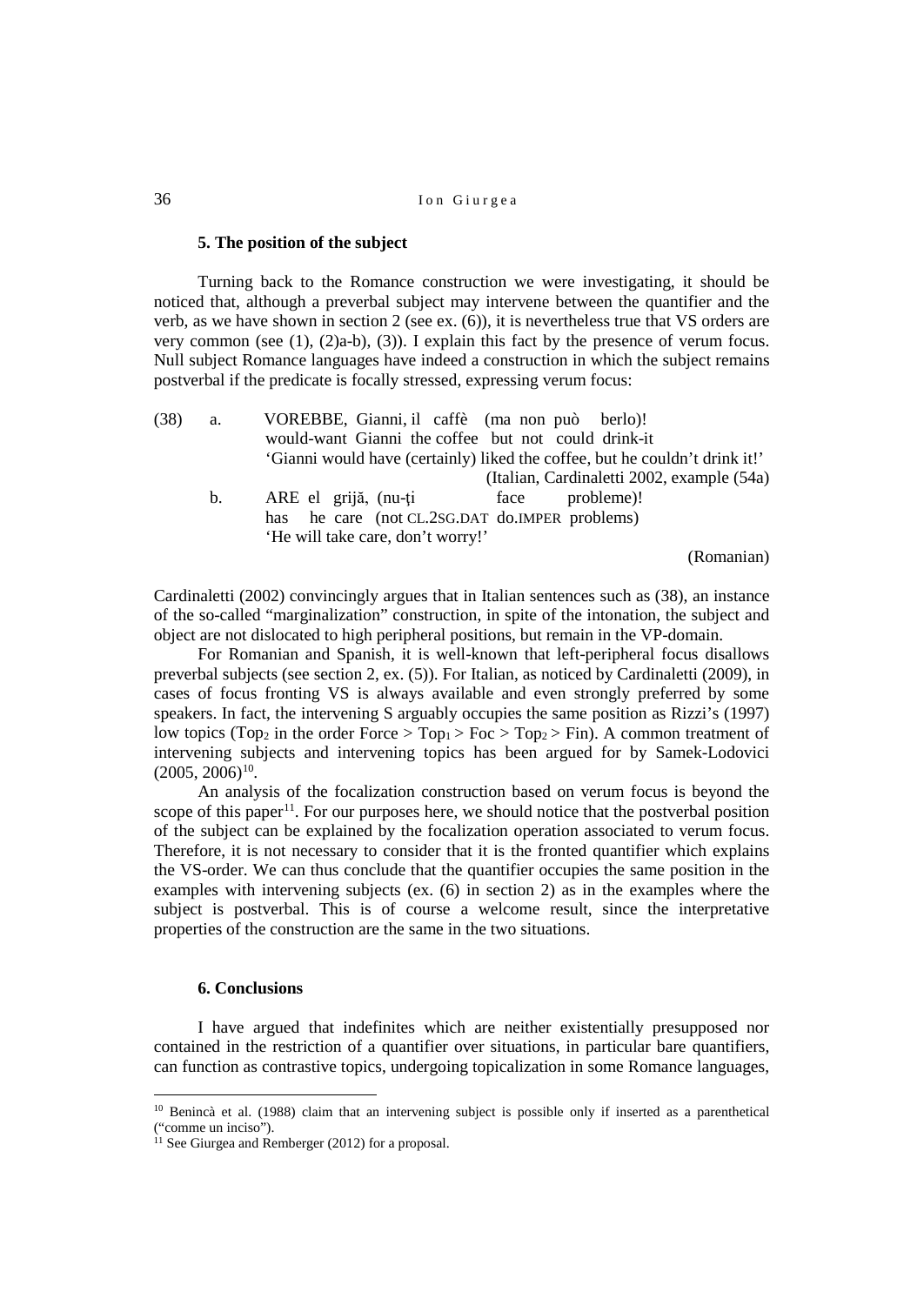but under very special conditions: the sentence must contain verum focus. Büring's (1999) theory of contrastive topichood provided the appropriate tools for elucidating the interpretative properties of this construction. We have seen that the contrast topic sets (the set of values that the topic part has in the different topic alternatives) constitute the series  ${\lambda P \exists x P(x), \lambda P \text{ MANYx } P(x), \lambda P \text{ MOSTx } P(x), \lambda P \forall x P(x)}$  or  ${\lambda P \exists x P(x), \lambda P \text{ P}(a), \lambda P}$ P(b) ...} and the focal part is the degree of certainty of the assertion. The speaker contrasts the claim he makes, to which (s)he assigns a high degree of certainty, to stronger claims, for which the degree of probability is unknown. We have also seen that the topic element is not a referential or property expression, but a generalized quantifier, which explains the narrow scope: the comment is an abstract over generalized quantifiers, containing a  $\langle\langle e,t\rangle\rangle$ , trace. Narrow scope hence follows from the mechanism of semantic reconstruction. This analysis extends to instances of narrow scope topicalized indefinites in other languages, such as Hungarian and German.

#### **References**

- Alboiu, G. 2002. *The features of movement in Romanian*. Bucharest: Editura Universității din București.
- Arregi, K. 2003. Clitic Left dislocation is contrastive topicalization. In E. Kaiser and S. Arunachalam (eds.), *Proceedings of the 26th Annual Penn Linguistics Colloquium*, *U. Penn Working Papers in Linguistics* 9 (1): 31-44.
- Batllori, M., Hernanz, M. L. 2011. Variación y periferia izquierda: la anteposición de foco débil en español y en catalán. Paper presented at the *18 Congreso de la asociación de hispanistas*, 24 March 2011, University of Passau,.
- Benincà, P., Salvi, G., Frison, L. 1988. L'ordine degli elementi della frase e le costruzioni marcate. In L. Renzi and G. Salvi (eds.), *Grande Grammatica italiana di consultazione*, 115-225. Bologna: Il Mulino.
- Büring, D. 1999. Topic. In P. Bosch and R. van der Sandt (eds.), *Focus*, 142-165. Cambridge: Cambridge University Press.
- Cardinaletti, A. 2002. Against optional and null clitics. Right dislocation vs. marginalization. *Studia linguistica* 56: 29-57.
- Cardinaletti, A. 2009. On a (wh-)moved topic in Italian, compared to Germanic. In A. Alexiadou, J. Hankamer, T. McFadden, J. Nuger and F. Schäfer (eds.), *Advances in Comparative Germanic Syntax*, 3-40. Amsterdam/Philadelphia: John Benjamins.
- Casielles-Suarez, E. 2004. *The Syntax Information Structure Interface. Evidence from Spanish and English*. New York and London: Routledge.
- Cinque, G. 1990. *Types of A'-dependencies*. Cambridge, MA: MIT Press.
- Cohen, A., Erteschik-Shir, N. 2002. Topic, focus and the interpretation of bare plurals. *Natural Language Semantics* 10: 125-165.
- Corblin, F. 1995. *Les formes de reprise dans le discours*. Rennes: Presses Universitaires de Rennes.
- Cornilescu, A. 2002. Rhematic focus at the Left Periphery, The case of Romanian. In C. Beyssade, R. Bok-Bennema, F. Drijkoningen and P. Monachesi (eds.), *Romance Languages and Linguistic Theory 2000*, 77-92. Amsterdam/Philadelphia: John Benjamins.
- Cresti, D. 1995a, Indefinite Topics, PhD dissertation, MIT.
- Cresti, D. 1995b. Extraction and reconstruction. *Natural Language Semantics* 3: 79-122.
- Ebert, C., Endriss, C. 2004. Topic interpretation and wide scope indefinites. In K. Moulton, M. Wolf (eds.), *Proceedings of the 34th Annual Meeting of the North Eeast Linguistic Society*, 203-214. Amherst: GLSA.
- Endriss, C. 2009. *Quantificational Topics. A Scopal Treatment of Exceptional Wide Scope Phenomena*. Dordrecht: Springer.
- Endriss, C., Hinterwimmer, S. 2008. Direct and indirect aboutness topics. *Acta Linguistica Hungarica* 55: 297-307.
- Erteschik-Shir, N. 1997. *The Dynamics of Focus Structure*. Cambridge: Cambridge University Press.